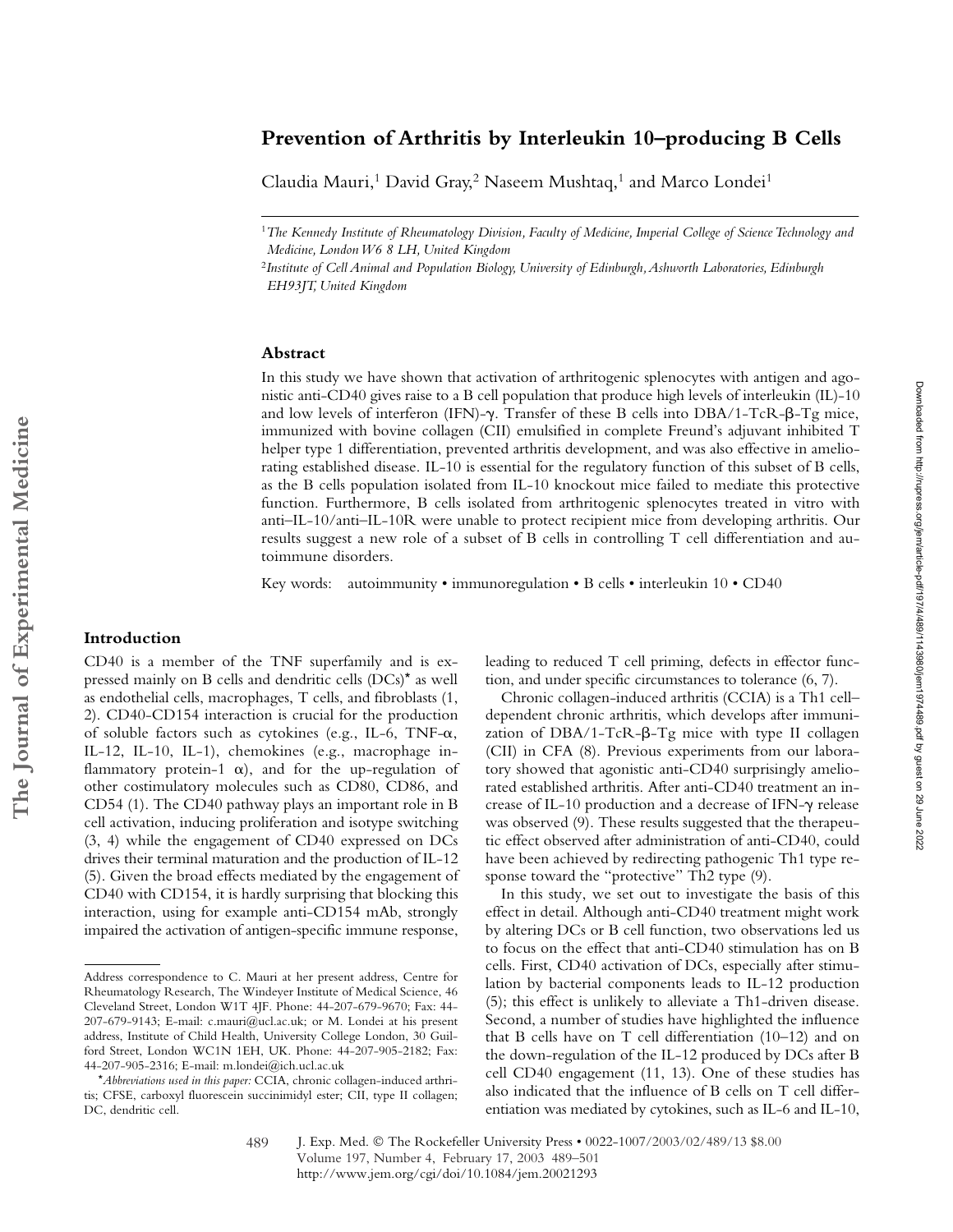after CD40 activation (11). More recently, Harris et al. have defined subset of B effector cells secreting cytokines in a similar way to Th1 and Th2 cells (12). The same authors have also shown that the cytokines produced by B effector cells (Be1 and Be2), contribute to the in vitro differentiation of naive T cell into Th1 or Th2 type (12). Here we report that in vitro stimulation with an agonistic anti-CD40 mAb and antigen generates B cells capable of inhibiting Th1 differentiation and preventing as well as ameliorating arthritis induced by CII/CFA immunization, when injected into  $DBA/1-TcR-\beta-Tg$  mice. CII/anti-CD40–stimulated B cells isolated from IL-10 KO mice were unable to protect recipient mice from arthritis, suggesting that IL-10 plays a key role in this mechanism of immune suppression.

# **Materials and Methods**

**The Journal of Experimental Medicine**

The Journal of Experimental Medicine

Mice. The previously described heterozygous TCR- $\beta$  Tg SWR/J mice were extensively backcrossed with DBA/1 mice in order to derive the CCIA model (8, 13). Mice from generation N15 typed for TCR- $\beta$  Tg expression, were selected for the experiments. IL-10 KO in H2<sup>q</sup> background were generated by backcrossing the original IL-10 KO/H2<sup>b</sup> (14) with DBA/1 H2<sup>q</sup> mice. The mice were typed by PCR and IL-10  $KO^{-/-}H2q$  were further backcrossed into DBA/1. Mice from the fourth generation (IL-10 KO<sup>-/-</sup>/H2q) were used for the transfer experiments.

*Antibodies.* The treatment antibodies used were FGK45, rat IgG, agonistic mAb reactive with mouse CD40; 1B1.2, rat IgG, blocking mAb reactive with mouse IL-10 receptor (IL-10R) (provided by F. Powrie, Oxford, UK); JES5–2A5, (rat IgG1) an anti–mouse IL-10 mAb; 11.B.11 (rat IgG) neutralizing IL-4; AFRC-Mac-1 (isotype control) rat IgG anti–dog chlamydomonas cell wall glycoprotein (European Collection of Animal Cell culture, Salisbury, UK). The mAbs were purified from culture supernatants by affinity chromatography, using a staphylococcal protein G column (Bioprocessing) and filter sterilized. All antibodies used throughout the experiments were below the limit of detection for LPS levels using the Limulus Amebocyte lysate test (Bio Whittaker Inc.).

The following mouse antibodies were purchased from BD Biosciences. The mAbs used for FACS® analysis were against mouse CD3 PE or FITC, mouse CD19 FITC, mouse  $v\beta$ 12 TcR FITC (screening). The mAbs used for the intracellular detection of cytokines were against mouse IFN- $\gamma$  PE, IL-10 PE, and CD19 FITC or CD3 FITC mAbs. The coating/detection antibody pairings used for ELISA are as follows; IL-4: ID11/24G2 (American Type Culture Collection and BD Biosciences, respectively); IL-10, rat mAbs 2A5/SXC-1: and IFN-γ (R46A2/XMG1.2), American Type Culture Collection, courtesy of Dr. J. Abrams at DNAX (Palo Alto, CA).

*Preparation of Collagen.* Bovine CII was purified and prepared as described previously (8). Bovine CII was solubilized by stirring overnight at  $4^{\circ}$ C in 0.1 M acetic acid, to be used for immunization, or 0.05 mM Tris-HCL, 0.2 M NaCl, pH 7.4, for in vitro stimulation of splenocyte cultures.

*Induction, Assessment of Arthritis and Histological Examination.* Sex-matched DBA/1-TcR- $\beta$ -Tg mice (8–12-wk-old) were immunized with  $100 \mu g$  of bovine CII emulsified in CFA (Difco Laboratories). The development of arthritis was assessed daily for the duration of the experiment. The clinical severity of arthritis was graded as follows,  $0 =$  normal,  $1 =$  slight swelling and/or erythema,  $2 =$  pronounced edematous swelling,  $3 =$  pronounced edematous swelling plus light joint rigidity,  $4 =$  laxity (8). Each limb was graded, allowing a maximal clinical score of 16 for each animal. Swelling of hind paws was recorded with a pair of calipers. All clinical evaluations were performed in a blinded manner.

*Magnetic Sorting of Cells.* For the purification of B cells, single cell suspensions from spleens isolated from arthritic DBA/1- TcR- $\beta$ -Tg mice were cultured at concentration of 5  $\times$  10<sup>6</sup> cells/ml in complete medium for 48 h with: medium/isotype control (AFRC-Mac-1; 5  $\mu$ g/ml); 50  $\mu$ g/ml of CII /isotype control; medium/anti-CD40 (FGK45; 5  $\mu$ g/ml); CII/anti-CD40. Cells were pooled from different wells and washed with complete medium;  $10<sup>7</sup>$  cells were then resuspended in 90  $\mu$ l of PBS, 0.5% of FCS, and 5 mM of EDTA. The cell suspensions were incubated for 15 min at  $4^{\circ}$ C with 10  $\mu$ l of anti-CD43 magnetic beads for negative selection or CD19 magnetic beads for positive selection (Miltenyi Biotec) per 90  $\mu$ l of cell suspension. The cells were washed twice to remove unbound beads resuspended in 500  $\mu$ l of buffer (PBS, 0.5% FCS, 5 mM EDTA) and purified using a magnetic activated cell-sorting (MACS) system. FACS® staining for the B cell marker CD19 was used to control cell purity. This procedure normally yielded B cell preparations which were  $>$ 95% CD19. DCs were purified as previously described (15). DCs were depleted by positive selection, using CD11c microbeads (Miltenyi Biotec), from spleens isolated from arthritic mice, prior CII (50  $\mu$ g/ml)/isotype control (5  $\mu$ g/ml) or CII/anti-CD40 (5  $\mu$ g/ml) stimulation. Briefly, spleens were isolated from at least eight arthritic  $DBA/1-TCR-P-Tg$  mice and placed in Collagenase D (7 mg/ml). Spleens were then injected with 500  $\mu$ l of Collagenase D for 60 min at 37°C. The digested suspension was then passed through a steel mesh using a plunger. 108 cells were collected in a 50 ml tube, washed with buffer (PBS,  $0.5\%$  FCS, 5 mM EDTA), and resuspended in 400  $\mu$ l buffer. The cell suspensions were incubated for 15 min at  $4^{\circ}$ C with 100 µl of MACS CD11c Micro-Beads (Miltenyi Biotec) per 400  $\mu$ l of cell suspension. The cells were washed twice to remove unbound beads and resuspended in 500  $\mu$ l of buffer (PBS, 0.5% FCS, 5 mM EDTA) for magnetic separation. FACS® analysis was used to monitor the levels of CD11c CD11b cells in the negative fraction and less than 0.01% of any of these cells was detected in the negative fraction. CD3 T cells were purified from spleen cell suspension by a positive selection procedure using anti–Thy-1.2 labeled micro-beads and MACS. This procedure normally yielded cells which were >98% CD3<sup>+</sup> T cells. CD4 T cells were purified by positive selection using anti-CD4 labeled micro-beads.

*Flow Cγtometric Analysis of Intracellular IFN-γ and IL-10 Sγnthesis.* Intracellular cytokine analysis was performed as described previously (9, 12). Briefly, splenocytes or purified cells were resuspended at  $5 \times 10^6$  cells/ml with medium or CII (50  $\mu$ g/ml) for 48 h unless stated otherwise. PMA (50 ng/ml; Sigma-Aldrich), ionomycin (500 ng/ml; Sigma-Aldrich), and Brefeldin A (10  $\mu$ g/ml; Sigma-Aldrich) were added for an additional 6 h. To detect the surface Ags, cells were washed with PBS/BSA/azide and then incubated with mouse anti-CD19 FITC-conjugated mAb. After fixing (4% paraformaldehyde) for 10 min at  $4^{\circ}$ C, cells were washed and permeabilized with PBS containing 1% BSA and 0.5% saponin (Sigma-Aldrich) for 10 min. Permeabilized cells were incubated with anti-mouse IFN- $\gamma$  PE-conjugated, or anti–mouse IL-10 PE-conjugated mAbs (BD Biosciences). To demonstrate the specificity of staining, fixed/permeabilized cells were incubated with excess of unlabeled anti–IFN- $\gamma$  or anti–IL-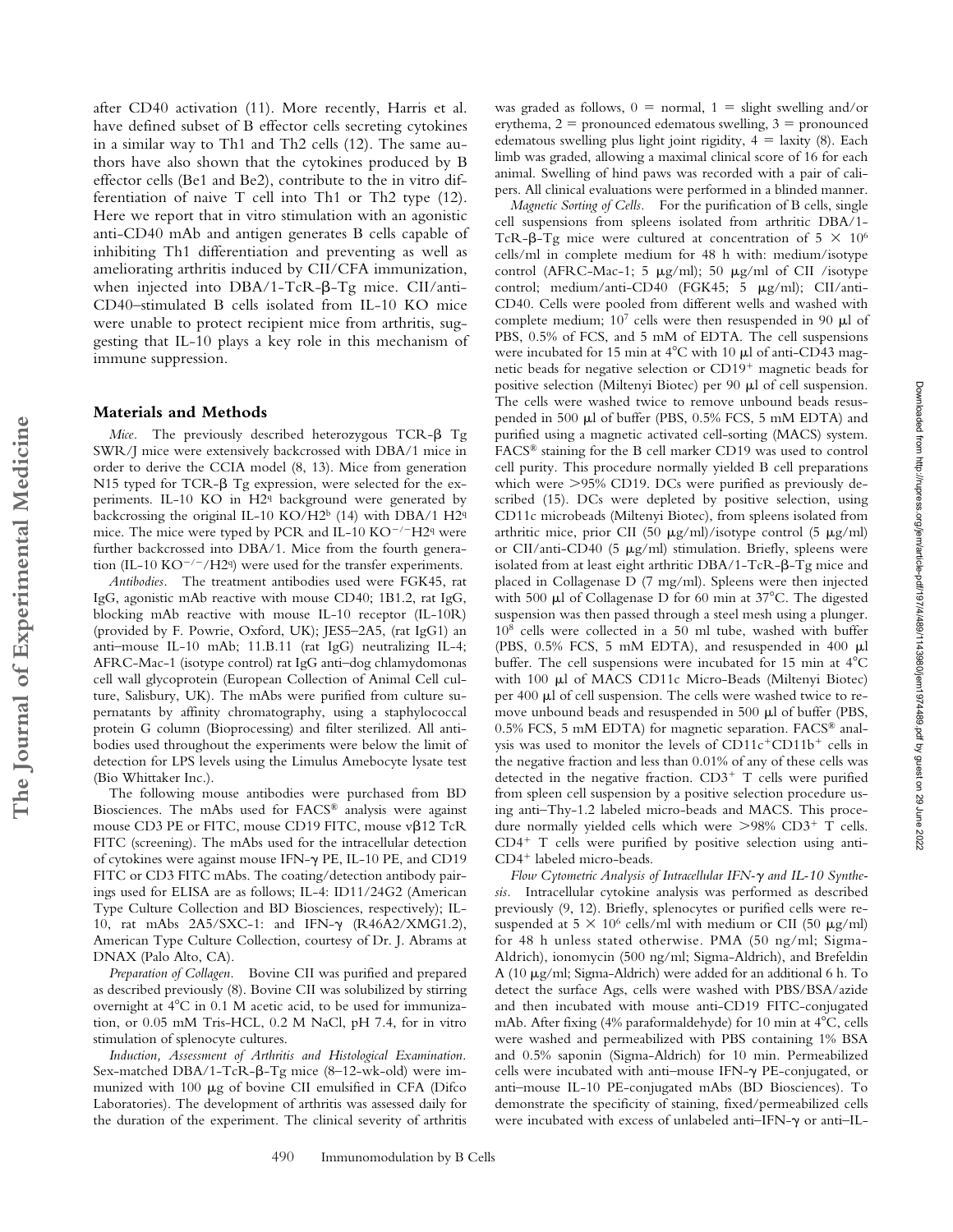10 (BD Biosciences) before incubation with FITC anti–IFN- or PE anti–IL-10. The cells were acquired with the FACScan™ flow cytometer (Becton Dickinson) and analyzed by WinMdi software.

*Spleen Cell Culture, Cytokines Quantification, Carboxyl Fluorescein Succinimidyl Ester Labeling, and Adoptive Transfer to DBA/1-TcR- -Tg Mice.* Spleens were removed from arthritic DBA/1-TcR- -Tg mice on the day of clinical onset of arthritis. Single cell suspensions were prepared and depleted of red blood cells with red cell lysis buffer (Sigma-Aldrich), washed, and cultured in RPM1 1640 containing 10% (vol/vol) heat-inactivated FCS, 100 U/ml penicillin, 100  $\mu$ g/ml streptomycin, 2  $\times$  10<sup>-5</sup> M 2-mercaptoethanol, and 20 mM l-glutamine. Splenocytes were cultured in 24 well plates (Nunc) at a density of  $5 \times 10^6$  cells/ml in medium alone or with 50  $\mu$ g/ml of CII and 5  $\mu$ g/ml of isotype control (AFRC-Mac-1) or with 50  $\mu$ g/ml CII and 5  $\mu$ g/ml of anti-CD40 (FGK45) 48 h. Purified B cells, B cell–depleted fraction, or DC-depleted fractions were transferred intraperitoneally or intravenously to  $DBA/1-TcR-\beta-Tg$  at the time of CII/CFA immunization. Only CD19<sup>+</sup> purified B cells, whose purity was 98%, were used in the transfer experiment.

B cells were purified by negative selection. CD43<sup>-</sup> fraction (CD19<sup>+</sup> B cells) was labeled with the carboxyl fluorescein succinimidyl ester (CFSE) by incubation with 2  $\mu$ l of CFSE (5  $\mu$ M; Molecular Probes) for 8 min at 37°C in PBS, followed by quenching of the unlabeled CFSE with excess FCS and extensive washing. CFSE-labeled B cells were then remixed with the CD43 fraction. The reconstituted splenocytes were cultured in 24-well plates at a density of  $5 \times 10^6$  cells/ml in medium alone or with CII/isotype control (AFRC-Mac-1) or with CII/anti-CD40 (FGK45) for 48 h. 107 CFSE-labeled B cells were transferred intraperitoneally to  $DBA/1- TcR-\beta-Tg$  at the time of CII/ CFA immunization. 3 d after the in vivo transfer, spleens were

collected and cultured with medium or CII for 48 h. CFSElabeled B cells were sorted on a FACSVantage™ (Becton Dickinson).  $5 \times 10^5$  CFSE-sorted B cell were culture for 6 h with PMA (50 ng/ml) and ionomycin (500 ng/ml). Supernatants were analyzed for cytokine secretion by ELISA. All populations were 98% pure on reanalysis. For cytokines quantification splenocytes or LNCs were cultured for 24 to 72 h. ELISA measured cytokine productions as described previously (16).

*Statistical Analysis.* For the statistical analysis of the data, the Mann-Whitney U test and the Fisher exact test were applied to analyze clinical results. Unpaired *t* tests were applied on cytokine quantification experiments.  $P < 0.05$  was considered significantly different.

#### **Results**

*Adoptive Transfer of Anti-CD40–treated Splenocytes Prevented the Evolution of Arthritis.* We have previously shown that in vitro anti-CD40 mAb (hereafter anti-CD40) stimulation of splenocytes from arthritic mice prevented the transfer of arthritis into SCID mice (9). Here we have examined whether the transfer of anti-CD40–treated in vitro splenocytes to  $DBA/1-TcR$ - $\beta$ - $Tg$  mice, at the time of CII in CFA immunization, could also inhibit disease progression. Spleens were isolated from  $DBA/1-TcR-\beta-Tg$  arthritic mice, and restimulated in vitro for 48 h with CII/ anti-CD40 or with CII/isotype control (referred to as control).  $5 \times 10^6$  splenocytes were transferred at the time of CII in CFA immunization, intraperitoneally to DBA/1- TcR- $\beta$ -Tg mice. A group of mice was also left untreated. The results reported in Fig. 1 a show that while 100% of

Downloaded from http://rupress.org/jem/article-pdf/197/4/489/1143980/jem1974489.pdf by guest on 29 June 2022 Downloaded from http://rupress.org/jem/article-pdf/197/4/489/1143980/jem1974489.pdf by guest on 29 June 2022



Figure 1. Transfer of anti-CD40-stimulated splenocytes inhibits arthritis in  $DBA/1- TcR-\beta$  Tg mice. Spleen cells isolated from mice with established arthritis were cultured in vitro for 48 h with CII/isotype control or CII/anti-CD40.  $5 \times 10^6$  cells were transferred to  $DBA/1-TcR-\beta$  Tg mice on the day of CII/CFA immunization. A group of mice was left untreated. (a) Incidence of arthritis; groups of mice were compared by statistical analysis using the Fisher exact test. (b) Arthritis severity; data are expressed as mean  $\pm$  SE. Groups of mice were compared by statistical analysis using the nonparametric Mann-Whitney U test. Data are representative of three experiments.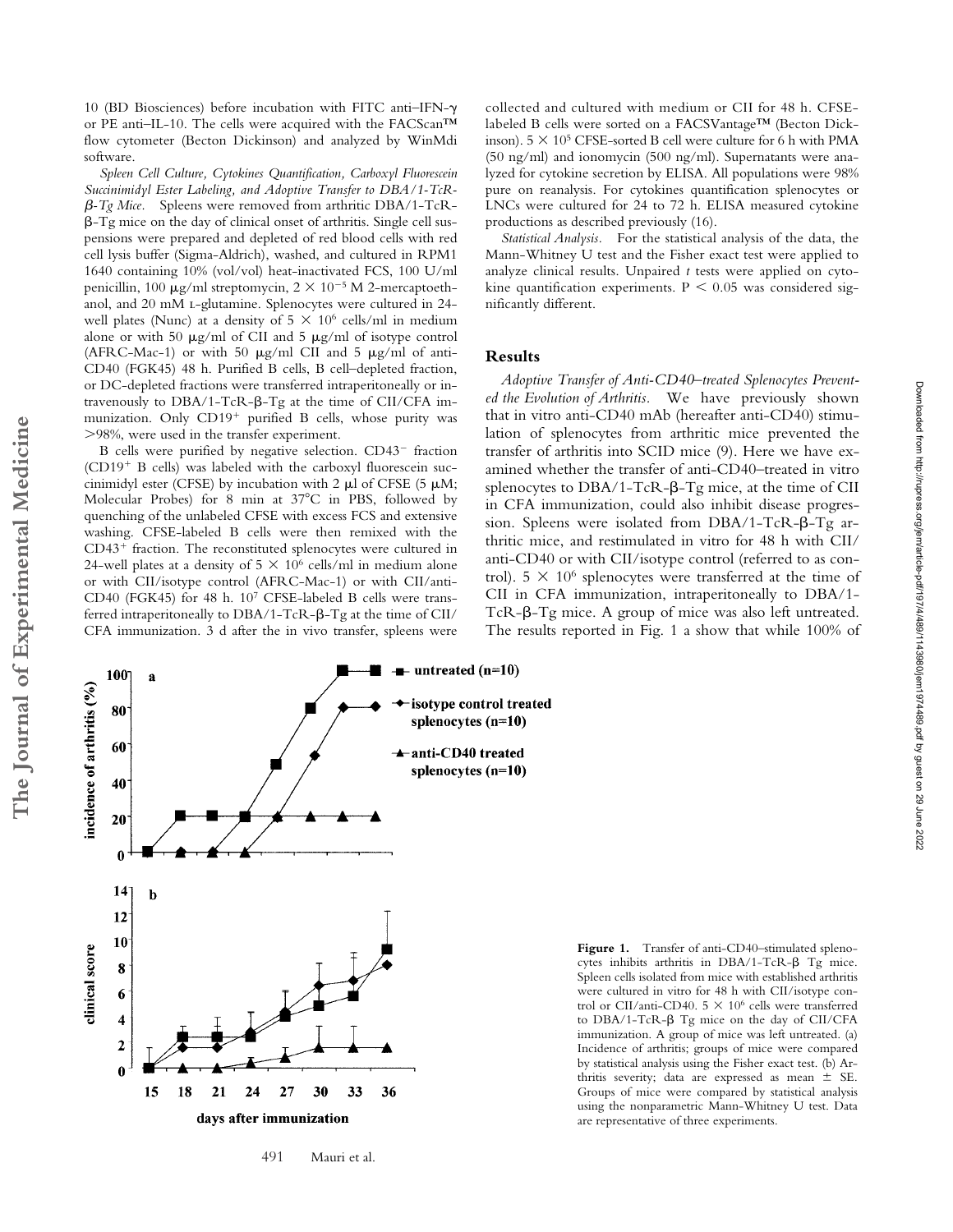$DBA/1-TcR$ - $\beta$ -Tg mice injected with control splenocytes developed severe arthritis, transfer of splenocytes challenged in vitro with anti-CD40 remarkably suppressed disease evolution in 80% of the recipient mice (Fig. 1 a). The remaining 20% developed a significantly milder arthritis compared with the control or untreated group ( $P \leq 0.001$ ; Fig. 1 b).

*Anti-CD40–mediated Protection Is B Cell Dependent.* We next investigated whether the protective effect induced after anti-CD40 treatment was either B cell or DC dependent. B cells or DCs were depleted by immune-magnetic positive selection, before in vitro CII/anti-CD40 or CII/ isotype control stimulation. After 48 h of incubation, 5  $\times$ 106 total or B cell–depleted splenocytes were transferred to  $DBA/1-TCR-\beta-Tg$  mice at the time of CII/CFA immunization. Consistent with the results shown above, 70% of recipient mice treated with anti-CD40 total splenocytes in Fig. 2 a, and 30% in Fig. 2 b remained disease free until the end of the experiment, while the remaining mice (30% in experiment a and 70% in b) showed very mild signs of inflammation. The picture changed when B cells were depleted before anti-CD40 stimulation. In this case, 100% of the recipient mice developed arthritis within 27 d from CII immunization (Fig. 2 a). Interestingly, a significantly earlier day of onset was also observed in mice transferred with control treated B cell–depleted splenocytes, compared with those treated with total splenocytes ( $P < 0.05$ ; Fig. 2 a). Next we evaluated the impact of depletion of DCs, before

in vitro anti-CD40 stimulation. 100% of mice transferred with  $5 \times 10^6$  cells control DC-depleted splenocytes developed arthritis. However, the disease onset was delayed compared with mice treated with total splenocytes (Fig. 2 b). In contrast, only 25% of mice treated with DC depleted, before anti-CD40 stimulation, splenocytes developed arthritis while the remaining 75% remained disease free until the end of the experiment (Fig. 2 b). These results suggest that B cells, but not DCs, are involved in the antiinflammatory effect induced by anti-CD40 observed in the in vivo transfer experiments.

*B Cells from Anti-CD40 Challenged Splenocytes Produce CII-specific IL-10.* B cells, in a fashion similar to T cells, can differentiate into polarized subsets of Be 1 or Be 2 that are capable of secreting unique cytokines (12). Therefore, we next investigate whether B cells activated with CII and anti-CD40 released detectable levels of IFN- $\gamma$  and IL-10. Arthritogenic splenocytes were cultured in vitro with or without CII and also with isotype control or anti-CD40 for 48 h. B cells were enriched by negative selection and the release of cytokines was detected by intracellular staining as described in Materials and Methods. Upon in vitro control antibody stimulation, 11.06% of B cells produced IFN- $\gamma$ , while 7.54% produced IL-10. After stimulation with anti-CD40, the number of IFN- $\gamma$ -producing B cells was reduced to 2.63% while the numbers of IL-10<sup>+</sup> B cells were increased to 22.15% (Fig. 3 a). We also measured the levels of IL-4 production under the same conditions and we



492 Immunomodulation by B Cells

Figure 2. Are B cells the key players in the antiinflammatory effect mediated by in vitro stimulation with agonistic anti-CD40? B cells or DCs were depleted by positive selection from splenocytes isolated from arthritic DBA/1-TcR- $\beta$  Tg mice. Undepleted or depleted splenocytes were stimulated with CII/isotype control, CII/anti-CD40. After 48 h incubation, 5  $\times$ 106 nondepleted or depleted cells were transferred intraperitoneally, at the time of CII/CFA immunization, to DBA/1-TcR- $\beta$  Tg mice. (a and b) Incidence of arthritis. Mice groups were compared by statistical analysis using the Fisher exact test. Data are representative of three experiments.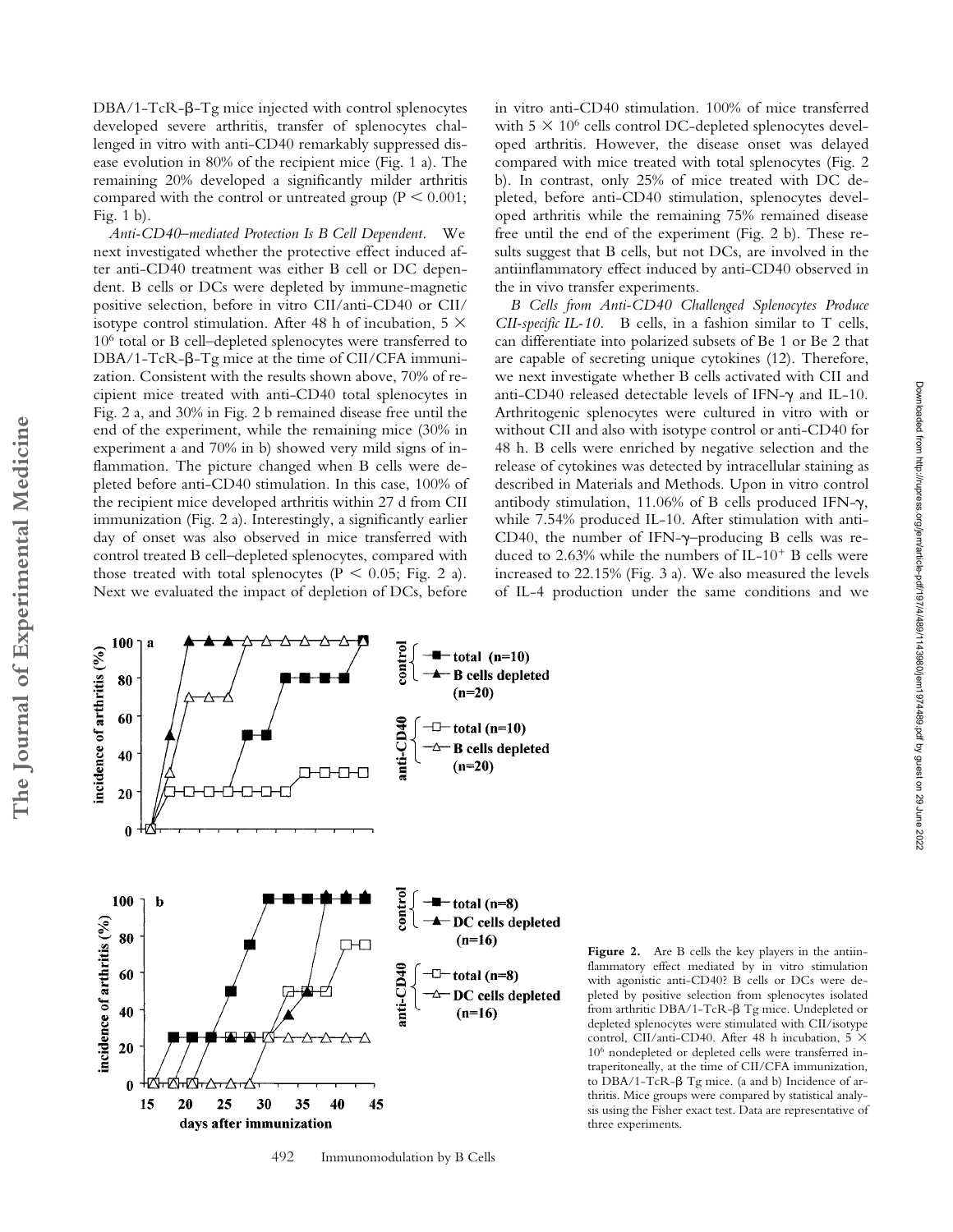

Figure 3. Generation of B cells with a regulatory phenotype is controlled by endogenous IL-10. Arthritogenic splenocytes were cultured with CII/ isotype control, or CII/anti-CD40 for 48 h. B cells were then purified by negative selection and cultured with PMA plus ionomycin in the presence of Brefeldin A for an additional 6 h. (a) The intracellular levels of IFN- $\gamma$  and IL-10 were measured using PE-conjugated mAb against IFN- $\gamma$  or IL-10 and the purity of B cells was controlled using anti-CD19 FITC mAb. (b) Supernatant was collected from purified B cells stimulated in vitro with PMA plus ionomycin and the secreted cytokines were measured by ELISA. Data show mean  $\pm$  SE of triplicate wells, and are representative of four experiments. Data were compared by statistical analysis using the unpaired *t* test. (c) B cells were purified from arthritogenic splenocytes isolated from mice immunized with CII/CFA or with CFA alone. Negatively purified B cells were cultured with or without CII anti-CD40, anti-CD40 + anti-K for 72 h. Data are representative of three experiments that gave similar results.

found no differences between the different groups (unpublished data). IFN- $\gamma$  and IL-10 release by purified B cells, after PMA and ionomycin stimulation, were measured by ELISA. As shown in Fig. 3 b, B cells purified from control splenocytes produce IFN- $\gamma$  and a lower amount of IL-10. On the contrary, B cells isolated from anti-CD40–stimulated splenocytes produce IL-10 and little IFN-y. In the absence of CII stimulation the levels of IFN- $\gamma$  become undetectable in all groups, while a small amount of IL-10 was released in the B cells isolated from anti-CD40 stimulated splenocytes (500 pg; unpublished data).

To further test if IL-10 production required antigen stimulation, B cells were negatively purified from arthritogenic splenocytes isolated from mice immunized with CII/CFA or with CFA alone. To ensure B cell receptor cross-linking, plates were precoated with CII. Negatively purified B cells were added to CII-coated or uncoated plates and cultured for 72 h in the presence of anti-CD40 and anti- $\kappa$ . The results reported in Fig. 3 c show that B cells (from CII/CFA immunized mice) incubated with antigen alone do not produce detectable levels of IL-10. Stimulation with anti-CD40 and CII only marginally increased the production of IL-10 while higher levels were detected upon culture with anti-CD40 and anti- $\kappa$ . B cells isolated from spleens of mice immunized with CFA alone were unable to respond to anti-CD40 and CII stimulation; however, high levels of IL-10 were measured upon anti- $CD40$  and anti- $\kappa$  stimulation. Therefore, we can conclude that the production of IL-10 required BCR engagement as well as CD40 signal.

*B Cells Isolated from Anti-CD40–stimulated Splenocytes Prevent the Induction of Arthritis.* We next evaluated whether B cells, isolated from anti-CD40–treated splenocytes, can protect recipient mice from developing arthritis. Splenocytes isolated from  $DBA/1- TcR-\beta-Tg$  arthritic mice were cultured for 48 h with medium/anti-CD40, CII/antiDownloaded from http://rupress.org/jem/article-pdf/197/4/489/1143980/jem1974489.pdf by guest on 29 June 2022

Downloaded from http://rupress.org/jem/article-pdf/197/4/489/1143980/jem1974489.pdf by guest on 29 June 2022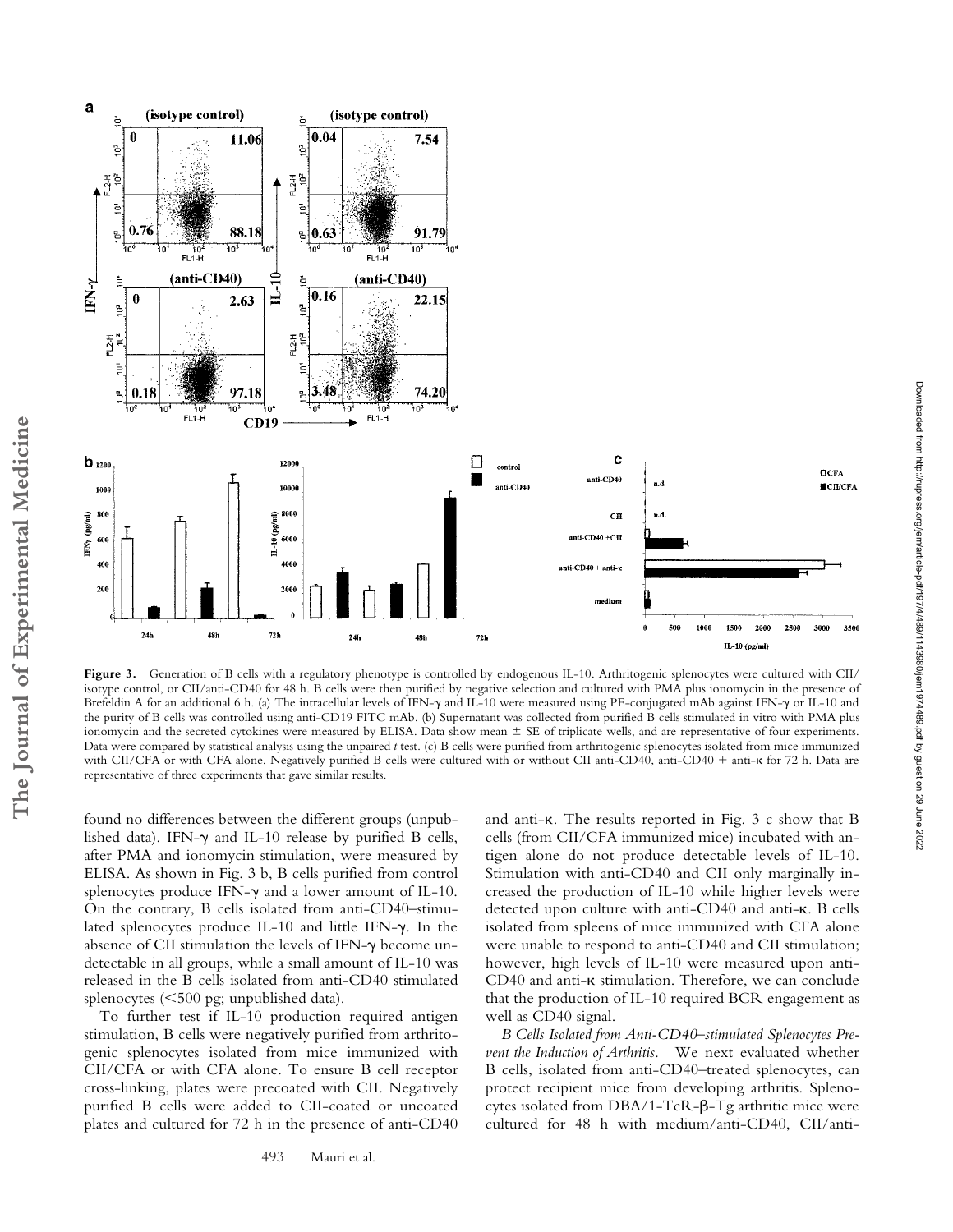CD40, or medium/isotype control, and CII/isotype control.  $5 \times 10^5$  B cells were purified and transferred intraperitoneally to syngeneic mice at the day of CII/CFA immunization. More than 99% of purified B cells were CD19 , and less than 1% expressed T cell (CD3; Fig. 4, e and f), or myeloid (Mac-1) specific markers (unpublished data). Fig. 4 a shows that only 20% of mice treated with B cells isolated from CII/anti-CD40–treated splenocytes, developed arthritis and the disease severity was significantly milder compared with that observed in the untreated group ( $P \le 0.001$ ; Fig. 4 b). 100% of mice transferred with B cells isolated from CII/isotype control-treated splenocytes developed disease by day 50 after immunization; however, this group of mice showed a delay in the onset of



days after immunization

Downloaded from http://rupress.org/jem/article-pdf/197/4/489/1143980/jem1974489.pdf by guest on 29 June 2022

Downloaded from http://rupress.org/jem/article-pdf/197/4/489/1143980/jem1974489.pdf by guest on 29 June 2022

Figure 4. Transfer of B cells isolated from anti-CD40 activated splenocytes prevents chronic arthritis development. (a-c) DBA/1-TcR- $\beta$ -Tg splenocytes were stimulated in vitro for 48 h with isotype control/CII; isotype control alone or with anti-CD40/CII or anti-CD40 alone. B cells were enriched by negative selection, using an anti-CD43 magnetic beads conjugated antibody, and  $5 \times 10^5$  B cells were transferred intraperitoneally, at the time of CII/ CFA immunization, to syngeneic mice. Percentage of mice with arthritis. Mice groups were compared by statistical analysis using the Fisher exact test. (b–d) Severity of disease. The data represent the mean of (*n*) mice  $\pm$  SE and they are representative of five experiments. Groups of mice were compared by statistical analysis using the nonparametric Mann-Whitney U test. The purity of B cells, isolated from (e) control or (f) anti-CD40–treated splenocytes, was checked before transfer, by staining the negative fraction with FITC-conjugated anti-CD19 and PE-conjugated anti-CD3 mAbs. (c and d) DBA/1-TcR- $\beta$ -Tg splenocytes were stimulated in vitro for 48 h with isotype control or with anti-CD40 alone. B cells were enriched by negative selection, using an anti-CD43 magnetic beads conjugated antibody, and  $5 \times 10^5$  B cells were transferred intraperitoneally, at the time of CII/CFA immunization, to syngeneic mice. Percentage of mice with arthritis. (g) B cells were enriched by negative selection, using an anti-CD43 magnetic beads conjugated antibody, from DBA/1-TcR- $\beta$ -Tg arthritogenic splenocytes. Purified B cells were stimulated in vitro for 48 h with isotype control/CII; or with anti-CD40/CII.  $5 \times 10^6$  B cells were transferred intraperitoneally, at the time of CII/CFA immunization, to syngeneic mice. A group of mice was left untreated. Percentage of mice with arthritis. Data are representative of four experiments.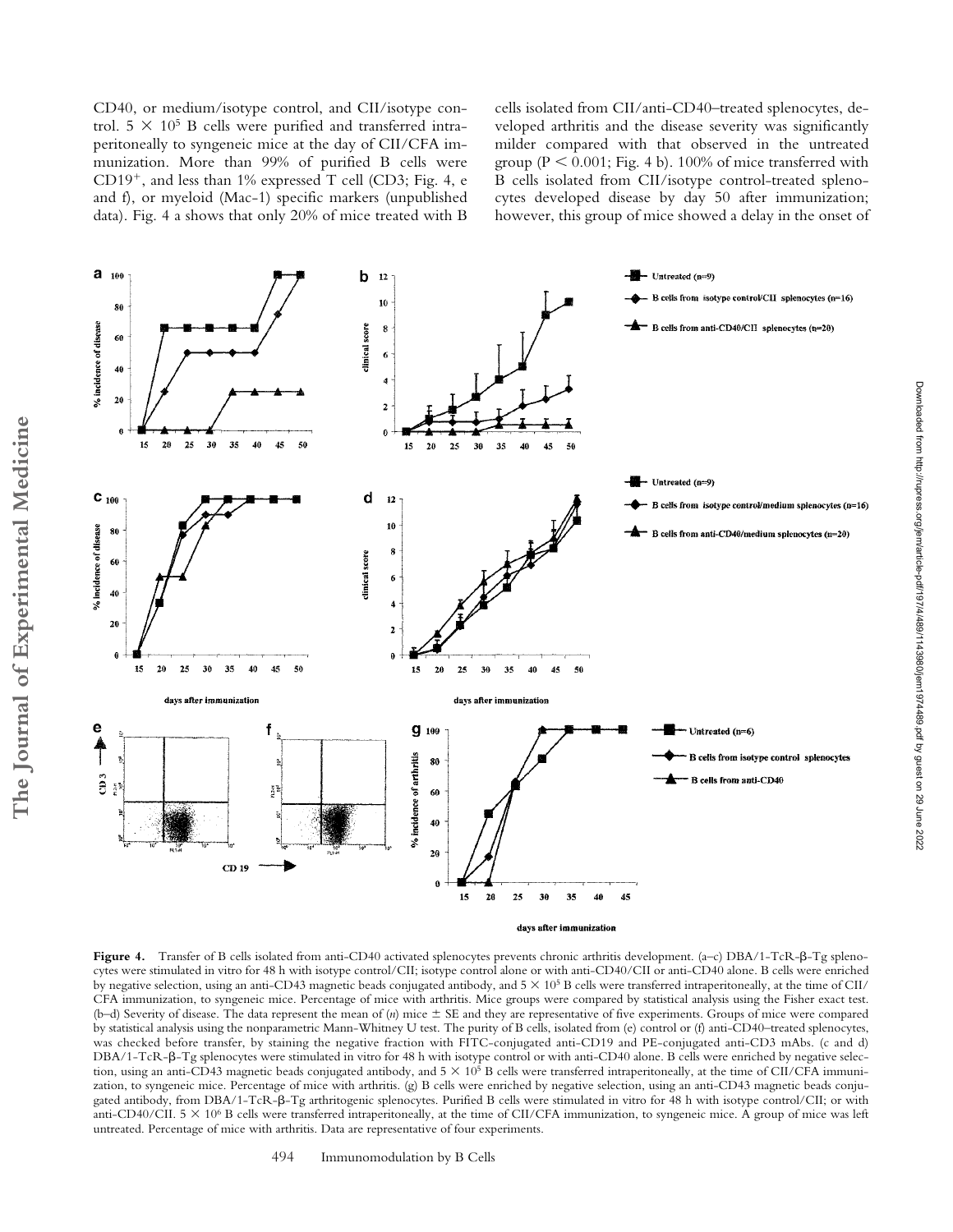arthritis and a significantly milder disease compared with the untreated mice  $(P \le 0.01)$  Fig. 4 b). This finding suggests that B cells with "protective" phenotype might be present during an antigen-mediated inflammatory response and their activity can be amplified by CD40 stimulation. The protective effect mediated by anti-CD40–stimulated B cells was found to be antigen dependent as B cells purified from anti-CD40–stimulated splenocytes cultured without CII, fail to confer protection to the recipient mice (Fig. 4, c and d).

To explore whether other cells within the splenic pool were necessary to induce their secreting IL-10 phenotype, B cells were purified by negative selection from arthritogenic splenocytes and cultured in vitro with CII and anti-CD40 or CII and isotype control for 48 h. Under this experimental condition 100% of the recipient mice treated either with B cells from CII/isotype control or CII/anti-CD40 treated splenocytes, developed severe arthritis (Fig. 4 g). No protection from arthritis was observed in mice transferred with B cells cultured in medium alone and anti-CD40 or with isotype control (unpublished data).

*Transfer of CII/anti-CD40 Stimulated B Cells into Immunized Mice Inhibits IFN-*- *Response and Up-regulates IL-10 Production.* To test how the B cell transfer was influencing the cytokines profile to auto-antigen in the host mice, we assessed the recall responses to CII of LNCs and splenocytes taken from B cell–treated mice.

Fig. 5 a shows that LNCs isolated from mice treated with control or anti-CD40 stimulated B cells responded in vitro to CII restimulation with a similar magnitude to those of untreated mice. This observation suggests that transfer of B cells into immunized mice does not appear to affect CIIinduced T cell activation assessed by proliferation.

**The Journal of Experimental Medicine**

The Journal of Experimental Medicine

Spleens were isolated from the same group of mice and the levels of IFN- $\gamma$  and IL-10 produced by B cells were detected by intracellular staining after CII in vitro restimulation. Cytokine profiles revealed an inhibition in the number of IFN- $\gamma$   $^+$  cells and an up-regulation of the expression of IL-10–producing B cells in the CII/anti-CD40–stimulated B cell–treated mice compared with CII/isotype control B cells and untreated (Fig. 5 b). The number of IFN- $\gamma^+$  cells was undetectable in the absence of CII in the control B cells group, while 5% of B cells produce IL-10 in medium alone in the anti-CD40 B cells group (unpublished data). Mice treated with control B cells showed a reduced number of IFN-y-producing cells and a modest increase of IL-10<sup>+</sup> B cells compared with the untreated group (Fig. 5 b). To confirm that B cells transfer was influencing Th1 differentiation, we assessed the recall response to CII of T cells purified from LNCs isolated from control and anti-CD40 B cell–treated mice. Consistently with the results reported in Fig. 4 B,  $CD3^+$  cells expressing IFN- $\gamma$ (49.27%) were very high in arthritic control mice. In contrast, Th1 differentiation was completely suppressed in mice treated with anti-CD40–stimulated B cells (Fig. 5 c). Similar percentages of  $IL-10^+$   $CD3^+$  expressing cells were observed in the control or in the anti-CD40–stimulated B cells group (Fig. 5 c).

495 Mauri et al.

*Transferred B Cells Produce IL-10 Ex Vivo.* We next investigate whether the B cells adoptively transferred into syngeneic mice were able to produce IL-10 in vivo. Ten million CFSE-labeled B cells were transferred to recipient mice. 3 d later, CFSE B cells were purified by sterile sorting from spleens isolated from transferred mice, and IFN- $\gamma$ and IL-10 levels were measured by ELISA after in vitro stimulation as described in Materials and Methods. The results reported in Fig. 6 a show that higher levels of CII-specific IFN- $\gamma$  were detected in CFSE<sup>+</sup> B cells isolated from animals transferred with CII/isotype control B cells compared with anti-CD40-stimulated B cells group ( $P \le$ 0.0002). In contrast, the latter B cells produce significantly higher levels of IL-10 compared with CII/isotype control B cells ( $P \le 0.001$ ; Fig. 6 b). These results therefore suggest that CII/anti-CD40 stimulated B cells are able to produce IL-10 in vivo.

*IL–10 Is Essential for the In Vivo Protective Effect of CII/ anti-CD40–stimulated B Cells.* To determine whether the IL-10 produced by CII/anti-CD40 stimulated B cells is directly involved in the suppression of arthritis, IL-10 KO  $(H2<sup>b</sup>)$  mice were backcrossed into DBA/1 (H2q) mice and the B cells from the IL-10 KO (IL-10KO/H2q) or wildtype  $(IL-10^+/H2q)$  mice were used for the transfer studies after CII/anti-CD40 in vitro stimulation. Unlike B cells isolated from the wild-type group, CII/anti-CD40–stimulated B cells isolated from IL-10 KO mice were unable to protect wild-type recipient from developing arthritis (Fig. 7, a and b). Additionally, in vivo neutralization of IL-10 activity, by administration of neutralizing anti–IL-10 and anti–IL-10r mAbs, also abolished the protective effect assert by anti-CD40 B cell transfer (unpublished data), supporting the hypothesis that B cells, throughout the provision IL-10, interfere with the induction of arthritis.

*IL-10 and CD4 T Cells Are Essential for the Generation of B Cells which Can Suppress Arthritis.* To establish whether IL-10 is involved in the generation of the B cells able to suppress arthritis, splenocytes were cultured with CII/anti-CD40 or CII/isotype control in the presence of neutralizing anti–IL-10R mAb (17) or anti–IL-4 mAb. B cells were purified by negative selection and  $5 \times 10^5$  cells were transferred to immunized  $DBA/1- TcR-\beta-Tg$  mice. Inhibition of IL-10 during in vitro stimulation with CII/anti-CD40, abrogates the protective effect mediated by anti-CD40– stimulated B cells in recipient mice (Fig. 8 a). Thus, 100% of the recipient mice treated with B cells isolated from splenocytes costimulated with CII/anti-CD40 and anti-IL-10R mAb developed arthritis within 36 d of immunization. In contrast, neutralization of IL-4 did not affect the protective effect of anti-CD40 (Fig. 8 a).

The lack of protection observed in mice treated with B cells directly isolated from arthritogenic splenocytes followed by CII/anti-CD40 in vitro stimulation (Fig. 4 g) suggest that other "signals" in addition to anti-CD40 engagement are required for the fully differentiation of B cells with "protective" phenotype. CD4 T cells were depleted, by positive selection, from arthritogenic splenocytes before in vitro CII/anti-CD40 or CII/isotype con-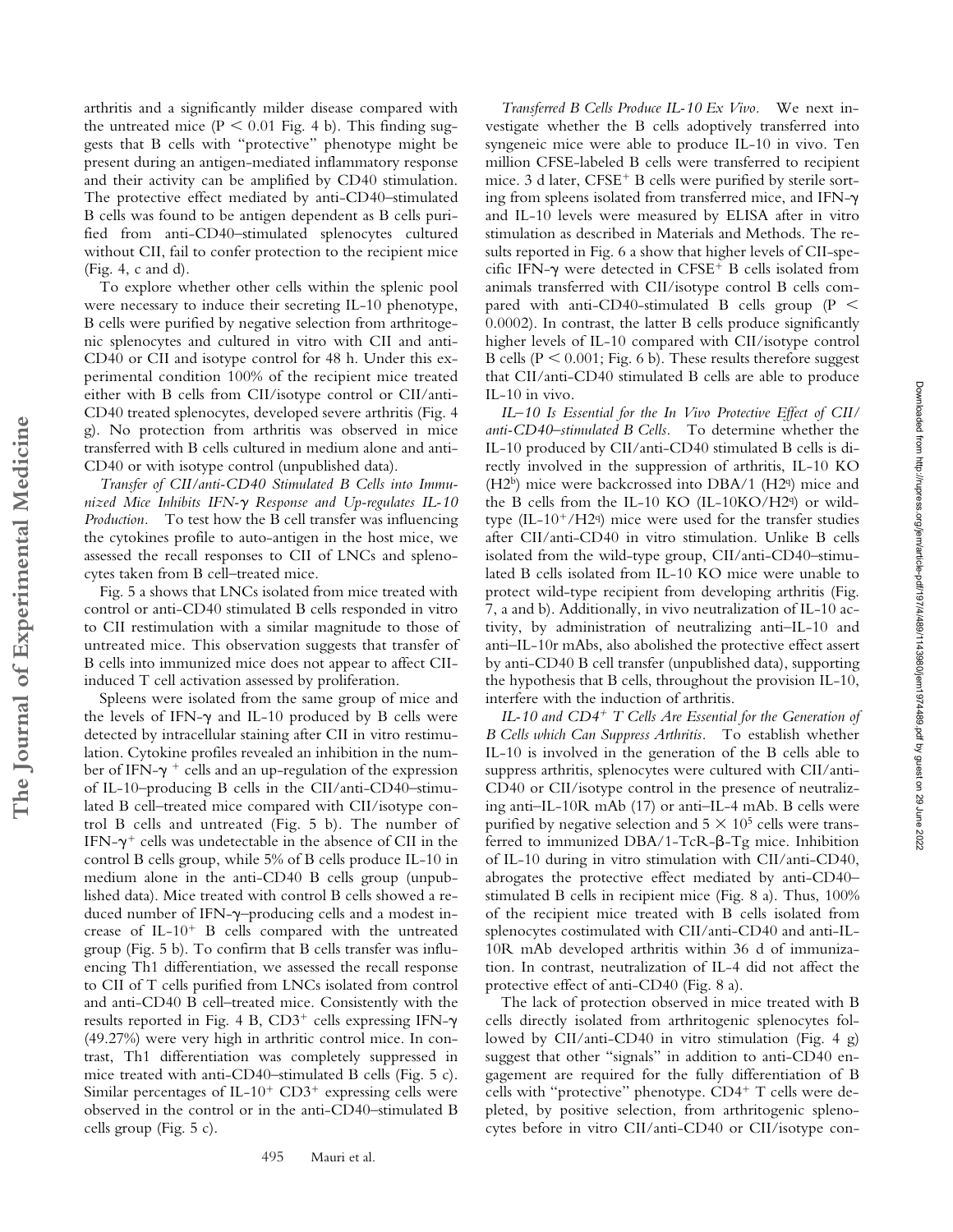

**Figure 5.** Treatment with anti-CD40–stimulated B cells, inhibits IFN- $\gamma$  production, and increases the release of IL-10 in CII immunized DBA/1-TcR-β-Tg mice. Six DBA/  $1-TcR-\beta-Tg$  mice were injected intraperitoneally with B cells isolated from isotype control or anti-CD40 in vitro challenged splenocytes. A group of six mice were left untreated. 20 d after transfer draining lymph nodes were isolated, and cultured in medium alone or in the presence of CII for 72 h. (a) The proliferation of LNCs was measured in medium alone or in response to CII; data show mean  $\pm$  SE of triplicate wells, and are representative of four experiments. Data were compared by statistical analysis using the Unpaired *t* test. (b) Splenocytes, were cultured with CII/isotype control, or CII/anti-CD40 for 48 h PMA, ionomycin and Brefeldin A were added for an additional 6 h. The intracellular levels of IFN- $\gamma$  and IL-10 were measured using PE-conjugated mAb against IFN- $\gamma$  or IL-10. Splenocytes were stained with FITC-conjugated mAb against CD19, to define the percentage of B cells synthesizing cytokines. Data are representative of four experiments. (c) Lymph nodes were isolated from the same group of mice and cultured with CII/isotype control, or CII/anti-CD40 for 48 h. T cells were purified by positive selection using anti–Thy-1.2 magnetic beads antibodies and cultured for an additional 6 h with PMA, ionomycin, and Brefeldin A. The intracellular levels of IFN- $\gamma$  and IL-10 were measured using and PE-conjugated mAb against IFN- $\gamma$  or IL-10.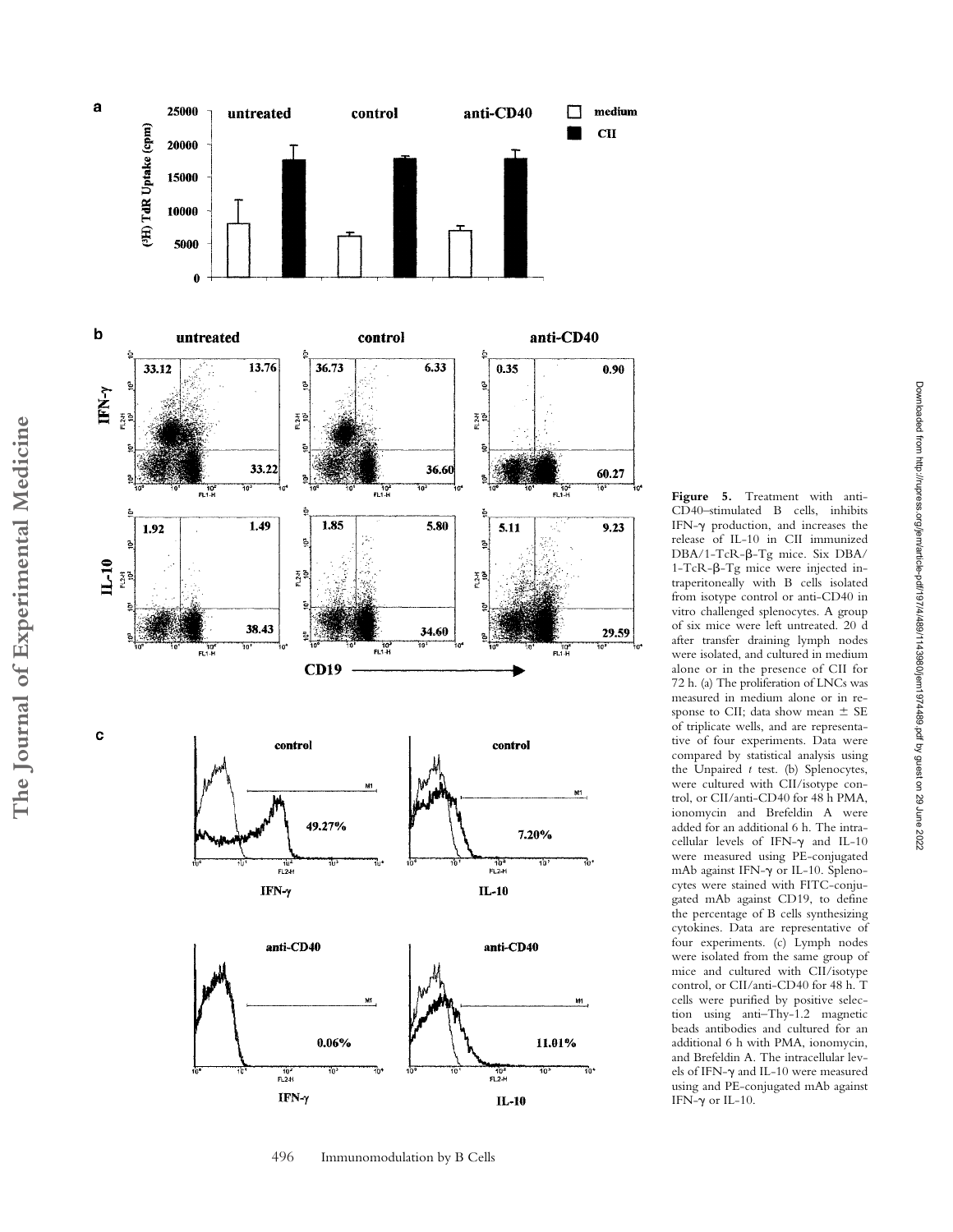

trol stimulation. After 48 h incubation,  $5 \times 10^6$  CD4<sup>+</sup> T cell–depleted splenocytes were transferred to recipient mice. A group of mice was also treated with nondepleted splenocytes challenged in vitro with CII/anti-CD40. Consistently with the results reported in Fig. 2, 75% of mice treated with nondepleted splenocytes treated with CII/ anti-CD40 remained disease free over 35 d after immunization. In contrast, 100% of mice treated with B cells differentiated in the absence of CD4<sup>+</sup> T cells developed severe arthritis (Fig. 8 b).



*Therapeutic Effect of IL-10–producing B Cells on the Development of Established Arthritis.* In the following experiments we have tested the therapeutic potential of the anti-CD40 B cell transfer as a possible approach for the amelioration of established arthritis. In the first experiment, CII/CFA immunized mice were randomly assigned to a treatment group and transferred with  $5 \times 10^5$  B cells (intravenously), isolated from splenocytes treated in vitro with either CII/ control antibody or CII/anti-CD40, on the first day of disease. The treatment was repeated on day 5 and 10 after disDownloaded from http://rupress.org/jem/article-pdf/197/4/489/1143980/jem1974489.pdf by guest on 29 June 2022

Downloaded from http://rupress.org/jem/article-pdf/197/4/489/1143980/jem1974489.pdf by guest on 29 June 2022



Figure 7. B cells isolated from IL-10 KO/H2<sup>q</sup> mice fail to differentiate into a "regulatory" phenotype. Spleens were isolated from arthritic IL-10 KO/H2q mice or from the control IL-10 wild-type mice. Splenocytes were cultured for 48 h with CII/isotype control, CII/anti-CD40. B cells were enriched by negative selection, using an anti-CD43 magnetic beads–conjugated antibody, and  $5 \times 10^5$  cells were transferred intraperitoneally, at the time of CII/CFA immunization, to IL-10 wild-type mice. Arthritis evolution and severity was measured as described previously. Data shows incidence of arthritis (a) and mean of clinical score  $\pm$ SE (b), and are representative of three experiments. Groups of mice were compared by statistical analysis using the Fisher exact test.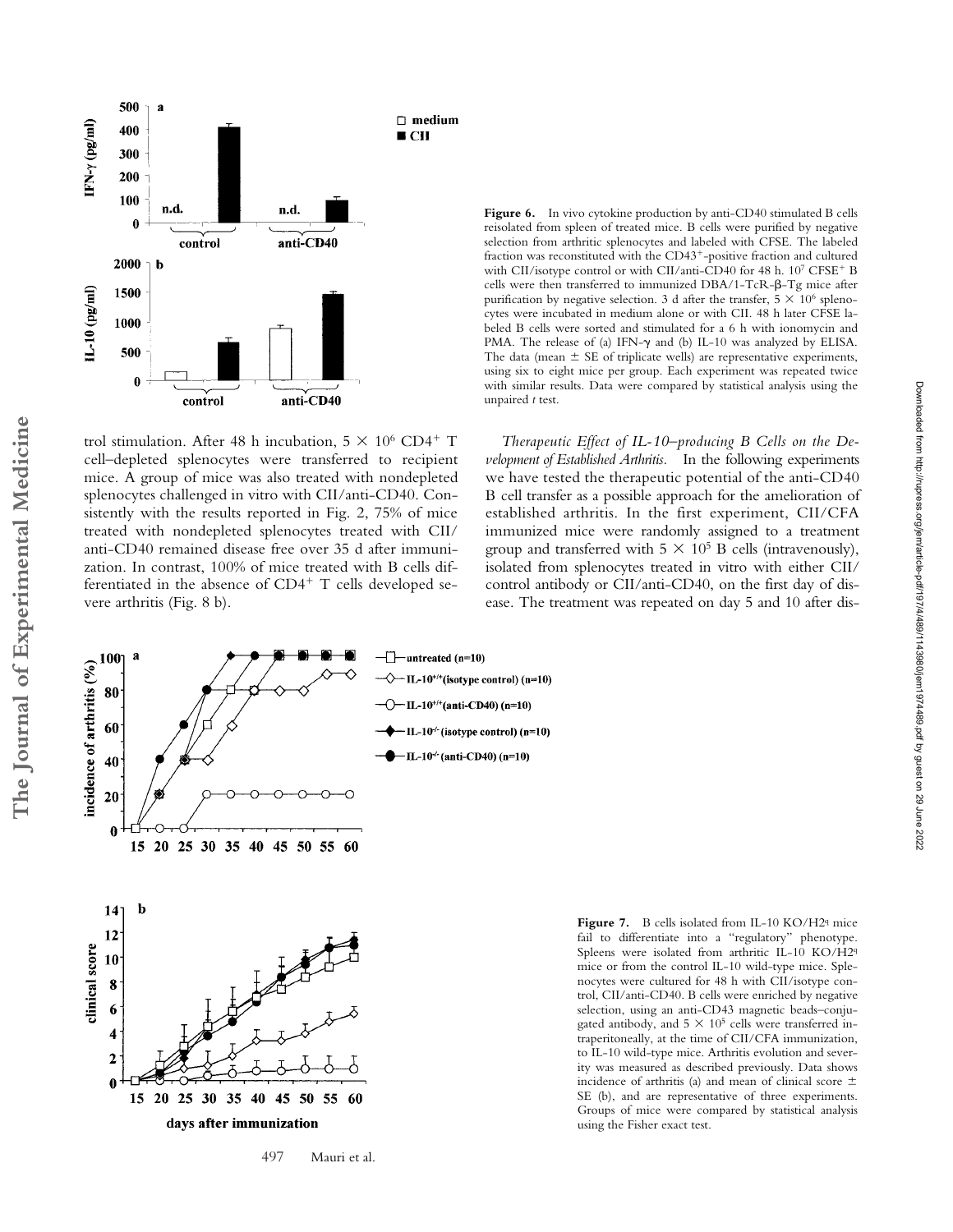

ease onset. A group of mice was also left untreated. Transfer of anti-CD40 challenged B cell was found to be effective in altering the course of disease when transferred after initiation of arthritis (Fig. 9 a;  $P < 0.002$  versus antibody control or untreated group). In contrast, transfer of B cell isolated from splenocytes treated with antibody control produced no sustained therapeutic effect on the progression of CCIA.

In the next experiment we aimed to assess whether anti-CD40 B cells treatment is also efficient in mice with estabFigure 8. (a) Generation of B cells with "protective" phenotype is controlled by endogenous IL-10. Splenocytes isolated from  $DBA/1- TcR-\beta-Tg$  were cultured with CII/isotype control, or CII/anti-CD40 for 48 h alone or in the presence of neutralizing anti–IL-10R mAb (1B1.2) or anti-IL-4 mAb (11B11).  $5 \times 10^5$  B cells were purified and transferred intraperitoneally to  $DBA/1-TCR-\beta-Tg$  mice at the time of CII/CFA immunization. Data are representative of two experiments. Groups of mice were compared by statistical analysis using the Fisher exact test. (b) Antigen-specific CD4 T cells also play a crucial role in the generation of B cells with "protective" phenotype. CD4 T cells were depleted by positive selection from splenocytes isolated from arthritic DBA/1-TcR- $\beta$  Tg mice. Undepleted or depleted splenocytes were stimulated with CII/isotype control, CII/anti-CD40. After 48 h incubation,  $5 \times 10^6$  nondepleted or depleted cells were transferred intraperitoneally, at the time of CII/CFA immunization, to  $DBA/1- TcR-\beta$  Tg mice. Incidence of arthritis. Mice groups were compared by statistical analysis using the Fisher exact test. Data are representative of three experiments.

lished disease.  $DBA/1- TcR-\beta-Tg$  mice immunized with CII and CFA were treated at day 5 and 10 after disease onset. The results reported in Fig. 9 b show that the transfer of anti-CD40 challenged B cells but not antibody control B cells, significantly improved the severity of arthritis ( $P <$ 0.02 compared with untreated). However the efficacy of the treatment was found to be less effective compared with previous experiment where mice were treated during the very early phase of arthritis.

Downloaded from http://rupress.org/jem/article-pdf/197/4/489/1143980/jem1974489.pdf by guest on 29 June 2022

Downloaded from http://rupress.org/jem/article-pdf/1974/4848/1143980/jem1974489.pdf by guest on 29 June 2022



**Figure 9.** Therapeutic effect of anti-CD40–treated B cells on established arthritis. B cells were isolated from CII/anti-CD40 or CII/isotype control stimulated arthritogenic splenocytes and enriched by negative selection.  $DBA/1-TCR-\beta-Tg$  mice were treated (intravenously) at the day of disease onset and every 5 d (three doses in total) with  $5 \times 10^5$  B cells in the experiment (a) and at day 5 and 10 in experiment (b). The severity of arthritis is reported as clinical score. Mice groups were compared by statistical analysis using two-sided Student's *t* test.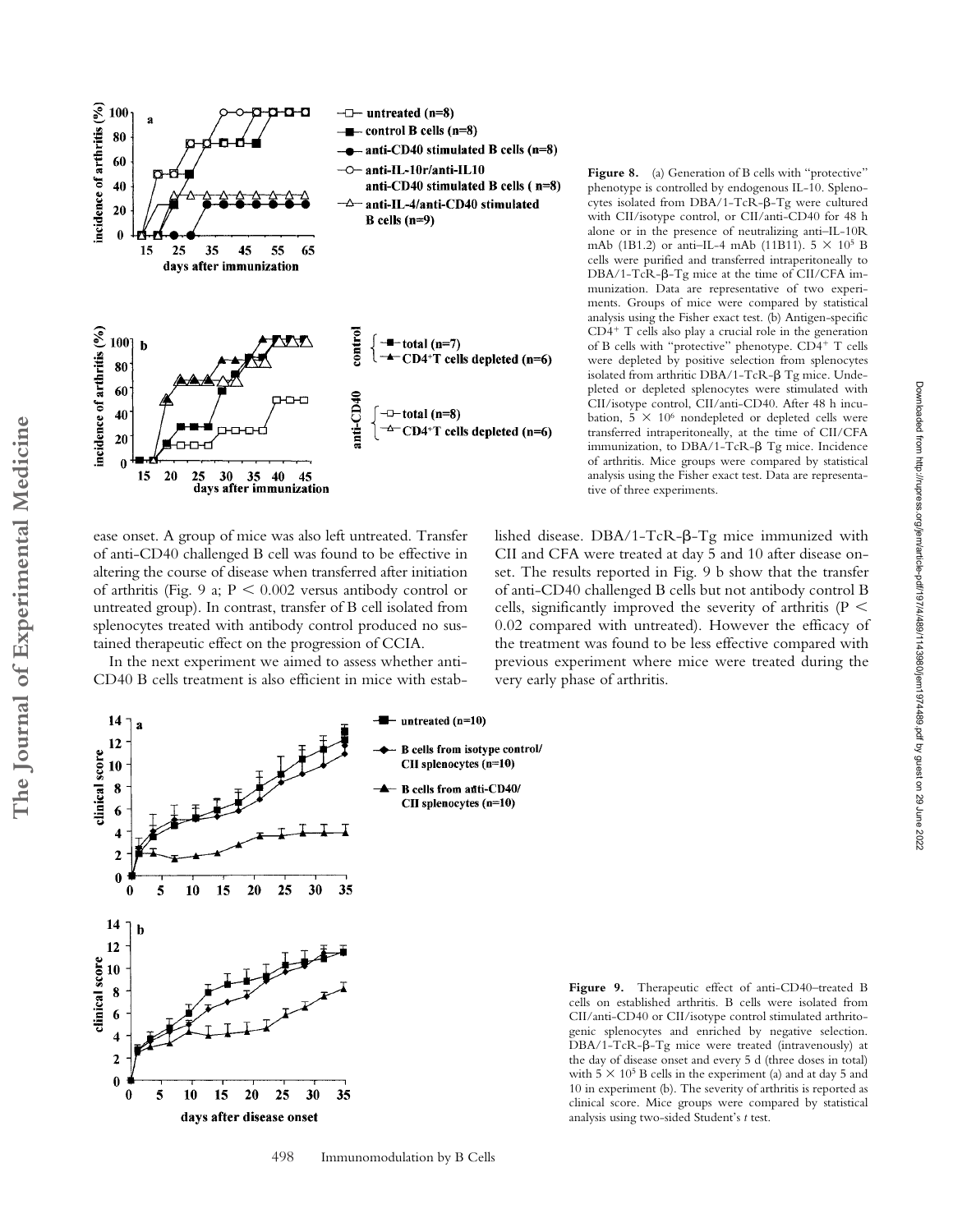## **Discussion**

**The Journal of Experimental Medicine**

The Journal of Experimental Medicine

We show here that B cells producing IL-10 arises after stimulation of arthritogenic splenocytes with antigen (CII) and agonistic anti-CD40 mAb. These IL-10–secreting B cells when transferred to syngenic mice control the pathogenic Th1 response (8), inhibit the onset of CCIA, and treat ongoing disease.

*How These B Cells Work In Vivo?* The development of CIA in DBA/1 mice involves the induction of CII specific Th1 cells (16, 18), as supported by the beneficial effect observed after neutralization of IFN- $\gamma$  or IL-12 during the early phase of disease (19, 20). On the other hand IL- $10^{-/-}$ mice showed an exacerbated disease compared with the wild-type, suggesting that this cytokine is involved in the down-regulation of the autoimmune response initiated by CII in CFA immunization (21). In this context CIA is ameliorated by administration of rIL-10 (22); however, the effect is transitory, and disease flares after interruption of the treatment. On the contrary, transfer of B cells producing IL-10 provides a long lasting effect. We have also generated preliminary results suggesting that the transfer of B cells can ameliorate established arthritis and therefore this approach might represent a very attractive strategy to treat autoimmune diseases, as the IL-10 can be delivered by the B cells in an antigen-specific fashion to the crucial site of priming or inflammation.

The obvious explanation of this data is that the IL-10 made by these B cells inhibits the inflammatory cascade initiated by CII/CFA immunization. This could be achieved throughout a constant supply of IL-10 by transferred B cells that may induce the production of other antiinflammatory soluble factors (i.e.,  $TGF-\beta$ ) or the differentiation of cells with "regulatory" activity.

IL-10 plays an important immuno-regulatory role in the homeostasis of the immune system. The antiinflammatory activities of IL-10 include inhibition of antigen-specific T cell proliferation and the down-regulation of costimulatory molecules on the APCs, which are directly involved in the differentiation of Th1 response (23, 24). In addition IL-10 directly suppresses the release of the inflammatory cytokines produced by macrophages and monocytes (25). In our model, the histological analysis of the protected paws showed a lack of recruitment of inflammatory cells in the synovium, suggesting that B cells, via the production of IL-10, are involved in the down-regulation of the inflammatory cascade initiated after CII/CFA immunization. We have taken a further step in showing that the protection was IL-10 dependent. Indeed, neutralization of IL-10 after transfer inhibited the protective effect assert by B cells producing IL-10 (unpublished data). Whether this is due to the disruption of the inflammatory cascade induced by pathogenic Th1 cells, or due to the lack of migration of the pathogenic T cell itself in the joints is not known. A similar scenario is well described in IBD models for colitis, where regulatory CD4 CD25 T cells mediate their protective effect by releasing IL-10 and TGF $\beta$  (26). In this model, the importance of IL-10 was confirmed by the finding that CD4 CD25 T cells from IL-10 KO mice did not prevent IBD, whereas CD4<sup>+</sup>CD25<sup>+</sup> T cells from IL-10<sup>+</sup> mice did (17). Similarly, anti-CD40–stimulated B cells isolated from IL-10 KO mice did not prevent arthritis development, while anti-CD40–stimulated B cells isolated from IL-10 wild-type mice significantly reduced the severity of disease in the recipient mice. Therefore, all our in vivo and in vitro results point to B cells as the crucial role of IL-10 in the down-regulation of the inflammatory cascade initiated after immunization.

It has been previously shown that CD40 engagement is one of the early events in a cascade of signals passing back and forth between T cells and APCs and that can augment activation or modulate the response, for instance by pushing Th2 differentiation or the generation of T regulatory cells (27). In our model it could be argued that the production of IL-10 by B cells might induce the differentiation of Tr1 regulatory CD4+ T cells (28). However, this seems unlikely in this system as T cells purified after in vitro anti-CD40 stimulation failed to protect the recipient mice from disease.

Recent in vitro studies have suggested a model in which Th2 differentiation is controlled by cytokines released by a subset of B cells (11, 12). In this in vitro model the ability of "B effector" 2 cells to promote Th2 differentiation in vitro it appears to be due through the production of IL-4. While we have not found IL-4 to be made by B cells, in our system we do show that B cells producing cytokines, in this case IL-10, strongly affect the polarization of T helper cell differentiation, resulting in the inhibition of antigen-specific Th1 response. These data show that the dialogue between B and T cells during an (auto)-immune response is not one sided and demonstrate that B cells have a strong impact in conditioning T cell differentiation.

A potential "protective" role of B cells in autoimmune diseases was previously suggested by Wolf et al. using an EAE model (29), showing more severe disease in B cell– deficient mice. Recently work by Fillatreau et al. has extended this by investigating the development of EAE in bone marrow chimeras mice in which B cells, but not T cells or APCs, are deficient in IL-10 production. Such chimeric mice exhibit a more severe EAE disease course without going into the remission phase that is normally seen in wild-type mice (or control chimeras). This prolonged disease is correlated with high levels of IFN- $\gamma$  without any accompanying loss of the IL-4 response. Similarly, chimeras in which only B cells are deficient in CD40, also exhibit the more severe EAE, indicating that CD40 activation of B cells precedes IL-10 production (30). These results are in complete agreement with our findings, and strengthen the conclusion that upon CD40 engagement B cells differentiate into a B regulatory population and that their generation is also IL-10 dependent.

The observation that a subset of B cell acquires a regulatory function after anti-CD40 stimulation reinforces the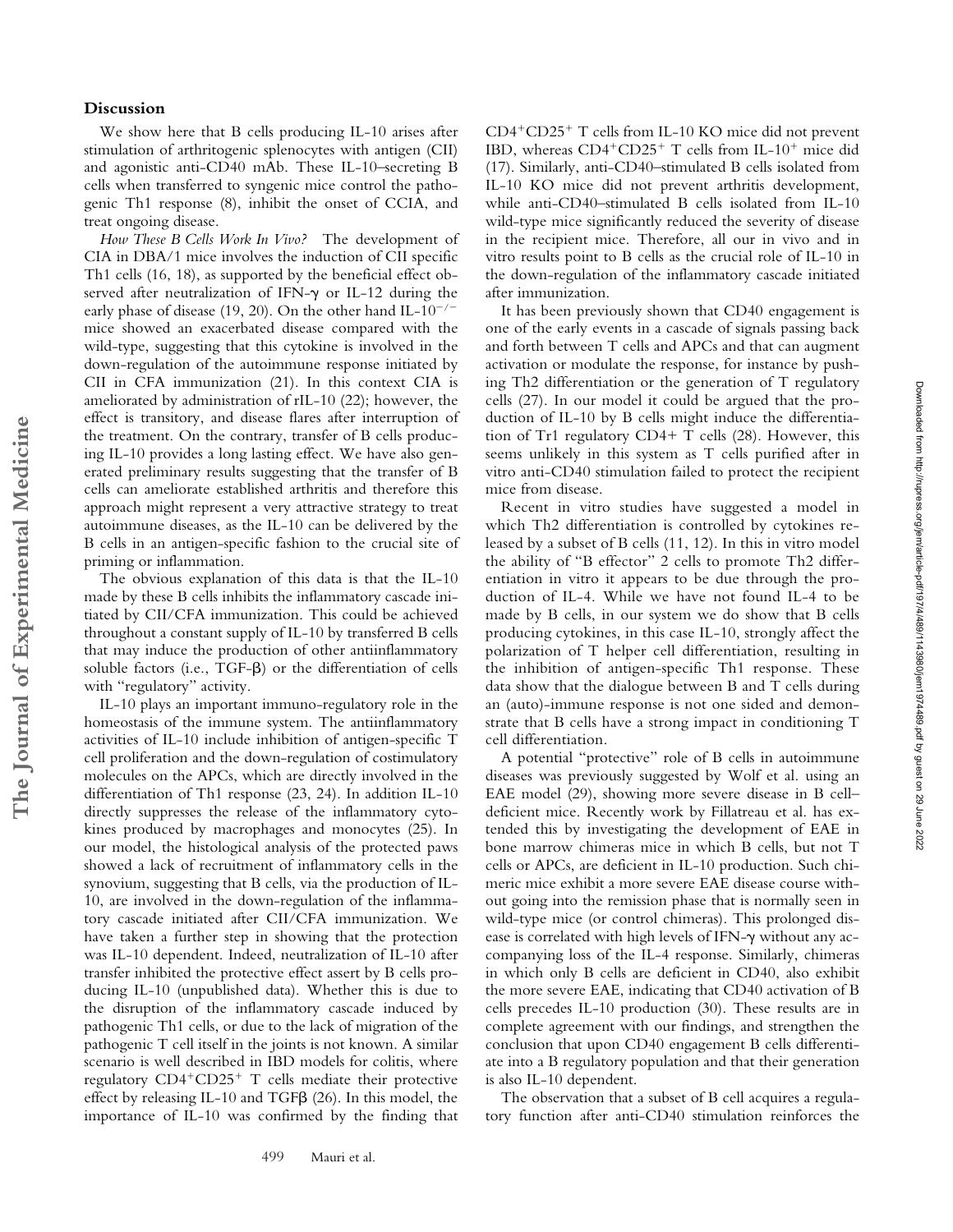concept that CD40 might have a role in a negative feedback loop that in this model would lead to the control of Th1 differentiation by B cells. However, the fact that direct stimulation of purified B cells with antigen and anti-CD40 failed to trigger the differentiation of B cells into a regulatory phenotype suggest that more complex cell/cell interactions are required for their differentiation. In particular the results shown in Fig. 8 b suggest that during the induction phase there is a cross-talk between B cells and CD4 T cells. Previous data have shown that in vitro BCR engagement and CD40 stimulation are required for the production of IL-10 by B cells (11). However, in our system these coupled signals alone do not appear to be sufficient for the generation of B cell with a "protective" phenotype. This could be due to limiting amounts of IL-10 released in this experimental condition, compared with those produced by B cells isolated from arthritogenic splenocytes cultured with CII/anti-CD40. We know that IL-10 is also important for the generation of such B cells as addition of anti–IL-10r/anti–IL-10 during in vitro stimulation abrogates their development. Therefore, we could envisage that CD4 T cells either directly via the release of soluble factors (i.e., factors inducing IL-10 or IL-10 itself) or indirectly by cell–cell contact is necessary for the development of high level cytokine secreting B "effector" cell. Thus, our data, together with those recently published describing a role for IL-10–producing B cells in regulating Th2-driven chronic intestinal inflammation, introduce a "regulatory" function for B cells in T cell dependent chronic inflammatory disorders (31).

In summary, our study shows that antigen-specific B cells, activated in the presence of T cells and additionally CD40 engagement, produce IL-10 and that these B cells play an important immunoregulatory role in a model of arthritis. More consideration to the cytokines specifically released by B cells and to their effect on T cells differentiation is needed to understand the mechanisms that regulate antigen-specific immune responses in chronic inflammatory disorders. These results also shed light on how in vivo anti-CD40 treatment may ameliorate arthritis by inducing the generation of B cells capable of controlling the proinflammatory Th1 type response via the release of IL-10. Our study, by showing how to induce this subset of B cell in CCIA, will help in the study of their role in health and disease and might provide the basis for novel therapeutic approaches for rheumatoid arthritis.

We thank P. Warden, M. Medghalci, and M. Sanchez for breeding the animals.

This project has been supported by the Wellcome Trust UK, grant no. 054620 and 068629. Claudia Mauri is funded by The Wellcome Trust. The Arthritis and Rheumatism Campaign, UK, supports The Kennedy Institute of Rheumatology.

*Submitted: 30 July 2002 Revised: 10 December 2002 Accepted: 3 January 2003*

## **References**

- 1. Banchereau, J., F. Bazan, D. Blanchard, F. Briere, J.P. Galizzi, C. van Kooten, Y.J. Liu, F. Rousset, and S. Saeland. 1994. The CD40 antigen and its ligand. *Annu. Rev. Immunol.* 12:881–922.
- 2. Hollenbaugh, D., N. Mischel-Petty, C.P. Edwards, J.C. Simon, R.W. Denfeld, P.A. Kiener, and A. Aruffo. 1995. Expression of functional CD40 by vascular endothelial cells. *J. Exp. Med.* 182:33–40.
- 3. Liu, Y.J., D.E. Joshua, G.T. Williams, C.A. Smith, J. Gordon, and I.C. MacLennan. 1989. Mechanism of antigendriven selection in germinal centres. *Nature.* 342:929–931.
- 4. Rousset, F., E. Garcia, and J. Banchereau. 1991. Cytokineinduced proliferation and immunoglobulin production of human B lymphocytes triggered through their CD40 antigen. *J. Exp. Med.* 173:705–710.
- 5. Cella, M., D. Scheidegger, K. Palmer-Lehmann, P. Lane, A. Lanzavecchia, and G. Alber. 1996. Ligation of CD40 on dendritic cells triggers production of high levels of interleukin-12 and enhances T cell stimulatory capacity: T-T help via APC activation. *J. Exp. Med.* 184:747–752.
- 6. van Kooten, C., and J. Banchereau. 2000. CD40-CD40 ligand. *J. Leukoc. Biol.* 67:2–17.
- 7. Graca, L., K. Honey, E. Adams, S.P. Cobbold, and H. Waldmann. 2000. Cutting edge: anti-CD154 therapeutic antibodies induce infectious transplantation tolerance. *J. Immunol.* 165:4783–4786.
- 8. Mauri, C., C.Q. Chu, D. Woodrow, L. Mori, and M. Londei. 1997. Treatment of a newly established transgenic model of chronic arthritis with nondepleting anti-CD4 monoclonal antibody. *J. Immunol.* 159:5032–5041.

Downloaded from http://rupress.org/jem/article-pdf/1974/486/1143980/jem1974489.pdf by guest on 29 June 2022 Downloaded from http://rupress.org/jem/article-pdf/197/4/489/1143980/jem1974489.pdf by guest on 29 June 2022

- 9. Mauri, C., L.T. Mars, and M. Londei. 2000. Therapeutic activity of agonistic monoclonal antibodies against CD40 in a chronic autoimmune inflammatory process. *Nat. Med.* 6:673– 679.
- 10. Stockinger, B., T. Zal, A. Zal, and D. Gray. 1996. B cells solicit their own help from T cells. *J. Exp. Med.* 183:891–899.
- 11. Skok, J., J. Poudrier, and D. Gray. 1999. Dendritic cellderived IL-12 promotes B cell induction of Th2 differentiation: a feedback regulation of Th1 development. *J. Immunol.* 163:4284–4291.
- 12. Harris, D.P., L. Haynes, P.C. Sayles, D.K. Duso, S.M. Eaton, N.M. Lepak, L.L. Johnson, S.L. Swain, and F.E. Lund. 2000. Reciprocal regulation of polarized cytokine production by effector B and T cells. *Nat. Immunol.* 1:475–482.
- 13. Mori, L., H. Loetscher, K. Kakimoto, H. Bluethmann, and M. Steinmetz. 1992. Expression of a transgenic T cell receptor beta chain enhances collagen-induced arthritis. *J. Exp. Med.* 176:381–388.
- 14. Kuhn, R., J. Lohler, D. Rennick, K. Rajewsky, and W. Muller. 1993. Interleukin-10-deficient mice develop chronic enterocolitis. *Cell.* 75:263–274.
- 15. Guery, J.C., F. Ria, and L. Adorini. 1996. Dendritic cells but not B cells present antigenic complexes to class II-restricted T cells after administration of protein in adjuvant. *J. Exp. Med.* 183:751–757.
- 16. Mauri, C., R.O. Williams, M. Walmsley, and M. Feldmann. 1996. Relationship between Th1/Th2 cytokine patterns and the arthritogenic response in collagen-induced arthritis. *Eur. J. Immunol.* 26:1511–1518.
- 17. Asseman, C., S. Mauze, M.W. Leach, R.L. Coffman, and F. Powrie. 1999. An essential role for interleukin 10 in the